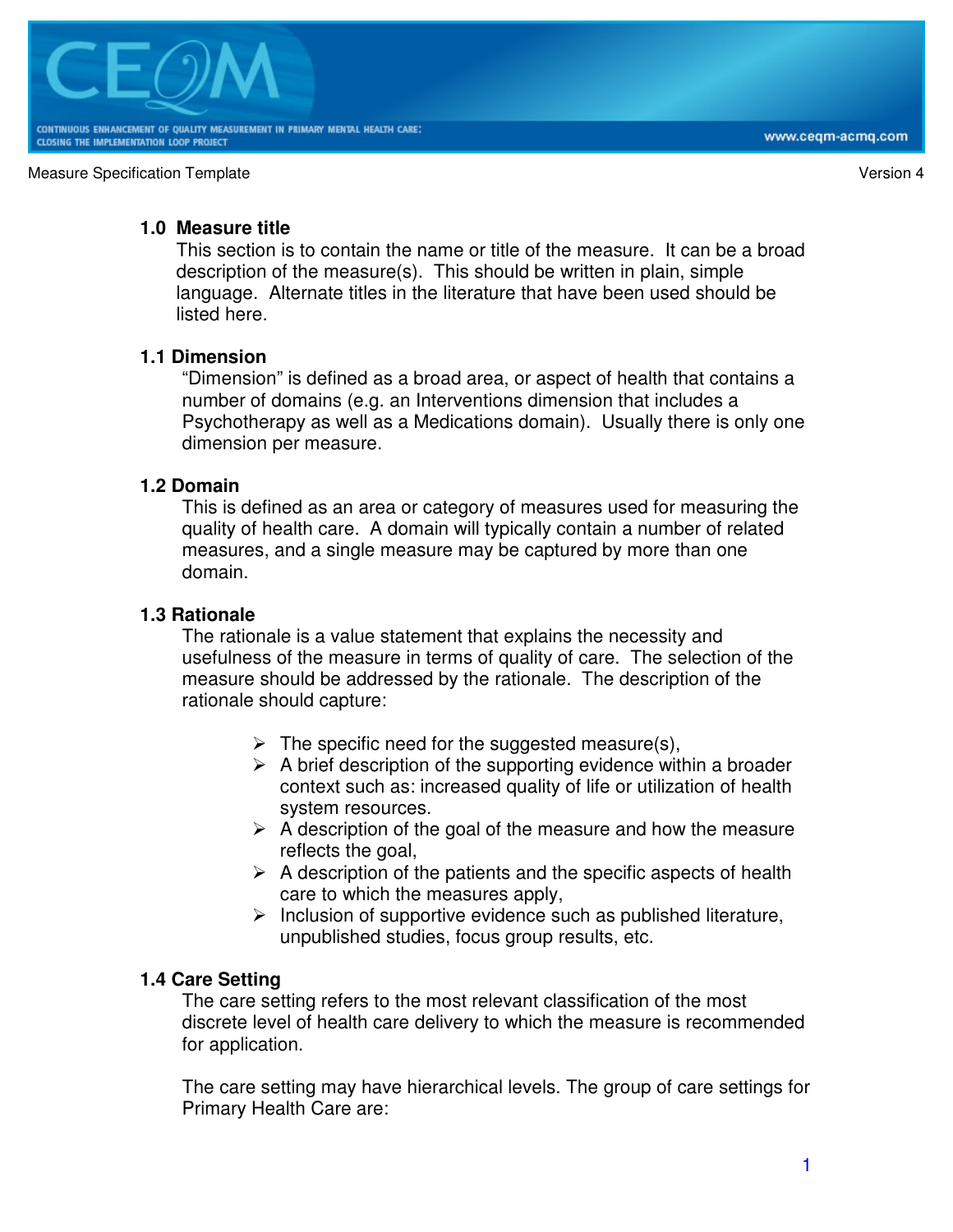

- Shared care Collaborations between providers from primary care and mental health disciplines who share the responsibility for the care an individual receives.
- Emergency Services A hospital room or mobile crisis response unit equipped for the reception and treatment of persons requiring immediate medical care.
- School-Based Mental Health Services Mental health services administered through a site at an educational facility.
- Work-Based Mental Health Services Mental health services administered through a site at a workplace.
- Outreach Services Primary care service provided in nontraditional settings, usually more accessible to vulnerable populations (e.g., home-based care, Assertive Community Treatment teams, street nurses).
- Solo Practitioner Health care delivered by an individual clinician, offering services on a person-to-person basis, such as a family doctor, nurse, or nurse practitioner.
- Group Family Practice Health care delivered by a group of clinicians, offering services on a person-to-person basis, such as a group of nurse practitioners or a group of family doctors.
- Community Health Care Centre Health care delivered by a multidisciplinary team of providers and specialists, typically offering services to a geographic area or special population.
- Walk in Clinics  $-$  A clinic providing medical services to patients without an appointment.

## **1.5 Measure Definition**

Measures can be activities, events, occurrences or outcomes for which data can be collected. In most cases, the purpose of the measure is to allow a comparison with a defined threshold or benchmark, or to compare with prior performance using the same measure.

Measure definitions are a more precise description of the measure that gives specifications such as: **technical details, target populations and time limits.** The target population refers to the characteristics of the population that is to be included in the measurement process for the measure. It should contain enough detail to allow someone to clearly determine if a case is to be included or excluded in the calculation.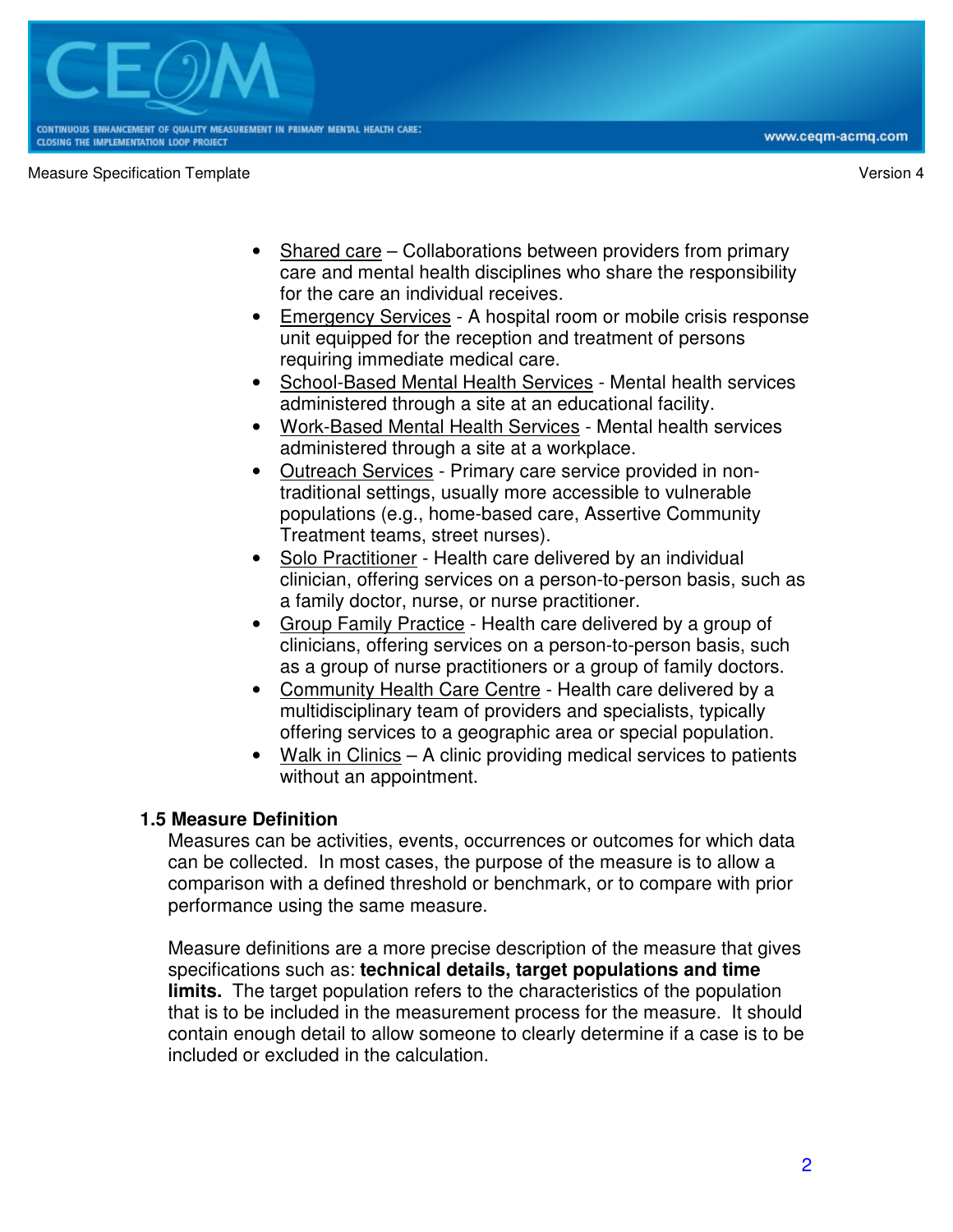

www.ceqm-acmq.com

The time period should reflect the period which would be counted as a single event. For example, the measure to be counted is the number of events in a year (as opposed to 6 months). Note that within health care, time can play a role in other ways, for example, if a person is admitted to a hospital soon after discharge and one is counting 'number of new events', is the admission to be seen as a new even or a continuation of the old one? This is solved by a descriptive statement: any admission less than 30 days after a discharge is to be seen as a continuation of the previous event, not a new admission. This section should describe in detail:

- $\triangleright$  Include the precise method of counting or collected information (e.g. use of a particular questionnaire, measured using a particular piece of equipment or a particular set of procedures).
- $\triangleright$  Any other procedure that may be used that produces some sort of quantity or number that represents the measure
- $\triangleright$  Specification of the numerator and the denominator if the measure is a ratio or proportion
- $\triangleright$  Age groups (all ages, age 19-64 only, ect.)
- $\triangleright$  Gender (whether the measures are to be done separately for males and females, or if gender is to be ignored for the measure)
- $\triangleright$  Other specification factors (e.g. aboriginal population only, must have home address, ect.)
- $\triangleright$  The time period specification

# **1.6 Calculation**

The calculation section should describe the procedures to be used in the calculation of the measure. Its level of detail will vary depending on the complexity of the measure. In all cases, the description of calculation should:

- $\triangleright$  Provide enough detail that the steps in the calculation of the measure should be clear and easily followed
- $\triangleright$  Have a standardized format to facilitate uniform calculations and allow for comparisons within a practice and across practices
- $\triangleright$  State explicitly how to handle outlier cases<sup>1</sup>

 $\overline{\phantom{a}}$ 1 Outliers are data points that are much different in value from the majority of the measures or expected value of the measure.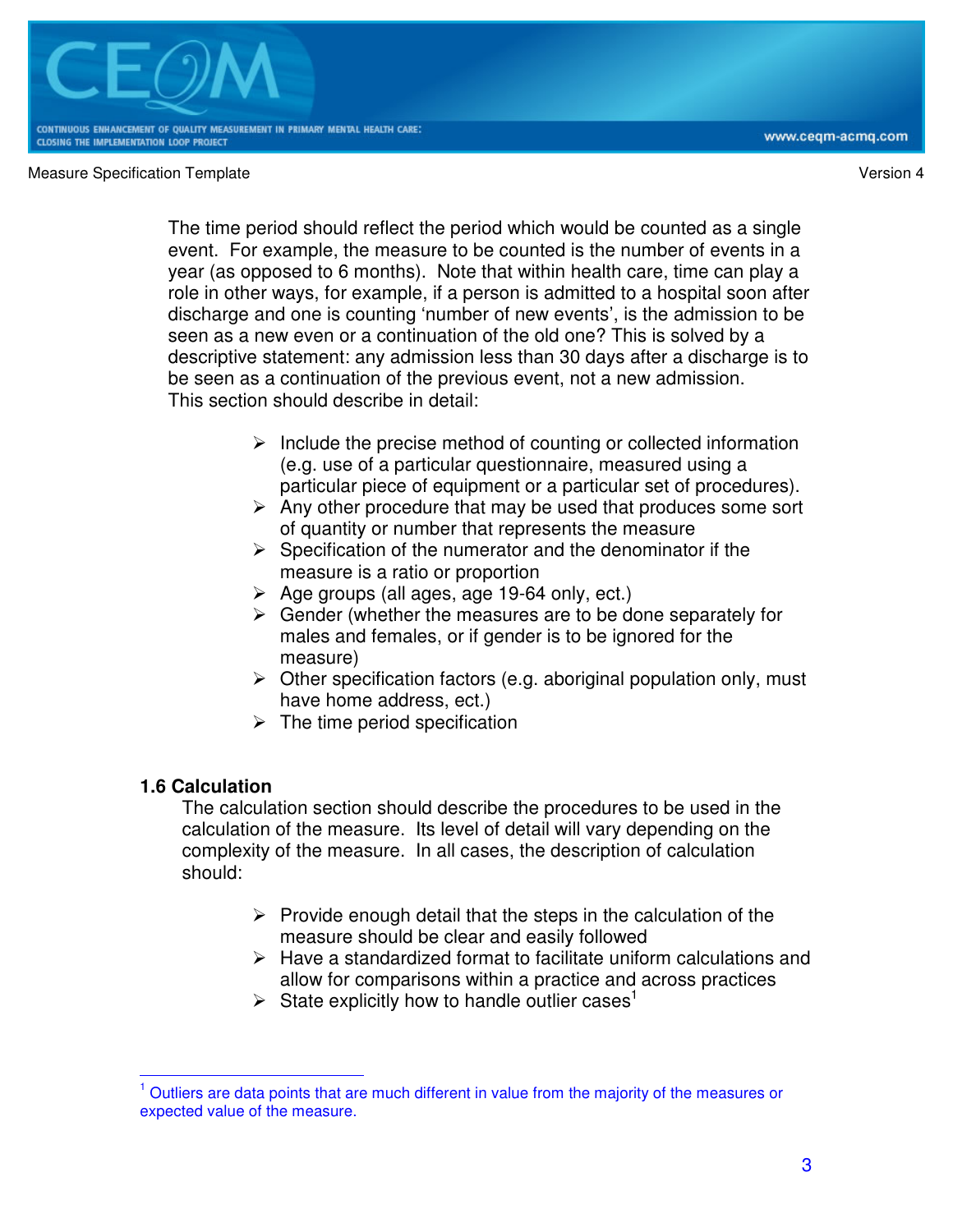$\triangleright$  If the measure is a ratio or proportion, the details about the calculation of the numerator and denominator must be separately specified.

## **1.7 Data Issues**

Data issues encompass the necessary detail required for the data structure. The description of data issues should include:

- $\triangleright$  Standardized data collection protocols to permit uniform implementation by health care providers. Ideally, this would permit comparisons of health care quality improvement over time through the establishment of a national comparative database.
- $\triangleright$  Ability to be uniformly adopted for use. Data can be collected and compared both within a practice and across practices.
- $\triangleright$  Identification of the data source(s) necessary to implement the measure.
- $\triangleright$  Data accuracy and identification of any potential variations in the data sources.

The data section can be broken down into two sub-sections:

- 1) Describing the ideal set of data required for the measure.
- 2) Describing the expected data or data currently available for the measure.

## **1.8 Interpretation**

The interpretation also classifies the score according to whether better quality is associated with a higher score, a lower score, or a score falling (or rising) within a defined interval. The interpretation requires detailed descriptions of:

- $\triangleright$  What the results of the measure signify (whether it depicts good or poor quality)
- $\triangleright$  How changes in the measure are noted, catalogued and displayed.
- $\triangleright$  What changes in the data over time mean.
- $\triangleright$  The difference between the interpretation of a single measure and the interpretation of a series of measures taken over time.

If applicable, this section should also clearly state:

 $\triangleright$  Benchmarks of target values to be used in the interpretation (or how to determine them)

www.ceqm-acmq.com